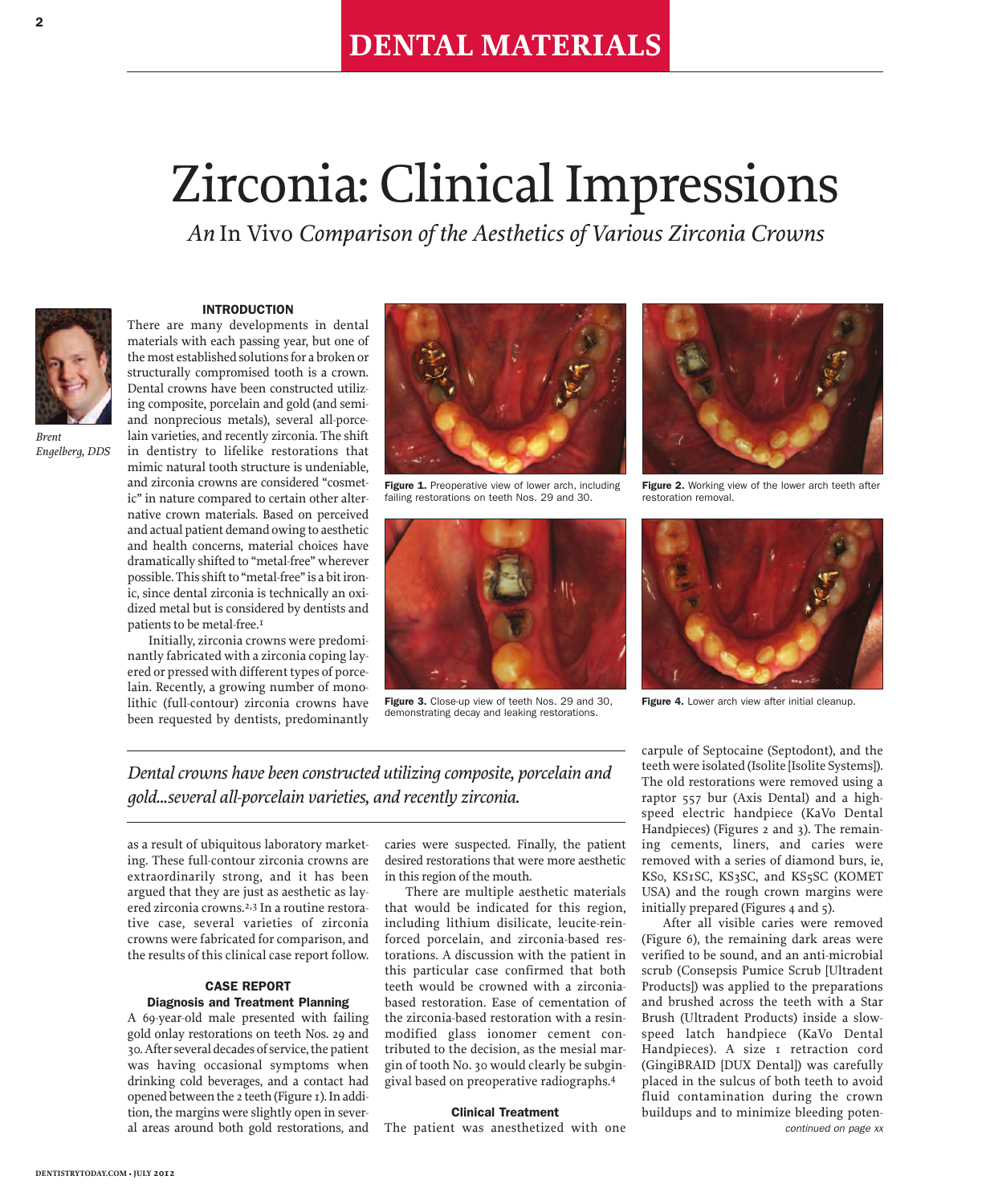#### **Zirconia: Clinical Impressions...**

*continued from page 00*

tial in any subgingival preparation areas.

Once cleaned and ready for the crown buildups, the teeth were etched with 37% phosphoric acid (Ultra-Etch [Ultradent Products]) for 20 seconds per tooth and thoroughly rinsed. A desensitizer (Telio Desensitizer [Ivoclar Vivadent]) was placed for 20 seconds per tooth, and the excess liquid was evaporated with a high-speed evaporation tip. A fifth-generation adhesive (One-Step [BISCO Dental Products]) was applied for a period of more than 20 seconds per tooth, and the excess solvent was removed again, with the aid of high-speed evaporation. This evaporation technique effectively removes the undesirable solvent (acetone), without blowing uncured liquid resin monomer across the adjacent teeth and into the sulcus, potentially causing bleeding. 5 Another benefit is a cleaner margin when the preparation is completed, as there is



**Figure 5.** Close-up view of teeth Nos. 29 and 30, after caries removal and initial margin placement.

*...thelack of* in vivo *studies makesit difficult to draw any effective conclusions regarding full-contour zirconia-based crowns, rendering the growing use of thesecrownsfor our patients premature.*

limited concern for unintentional contamination of the sulcular area that could have arisen from "blowing" the monomer with an air syringe to remove the solvent.<sup>6</sup> The teeth were each light-cured for 20 seconds with an LED light (Bluephase [Ivoclar Vivadent]), and the build-up material was applied (Luxacore [Zenith Dental]) and light-cured for 20 seconds per tooth.

Next, the preparations were completed, and the final margin positions were established and smoothed with the KS3SC, KS5SC, KS6SC, and 8856.021 burs (KOMET USA). Careful consideration was made to ensure accurate and smooth margins with minimal disruption to the surrounding tissue; even on the mesial of tooth No. 30 where the previous restora-



**Figure 6.** Lower arch view of the completed preparations.

tion's margin wasslightly subgingival (Figures 7 and 8).

Final impressions were made utilizing vinyl polysiloxane impression material (Imprint 3 Garant [3M ESPE]). Then, the provisional restorations were formed (Protemp [3M ESPE]) and seated with provisional cement (Fynal [DENTSPLY Caulk]). The patient was given postoperative and hygiene instructions for care of the provisionals during the following 3 weeks. Instructions were sent to the dental laboratory team requesting the fabricating of 4 different types of zirconia crowns:

**1.** Full-contour zirconia: polished only (FCZP) (Figure 9)

**2.** Full-contour zirconia: stained and glazed (FCZSG) (Figure 10)

**3.** Layered porcelain (2 layers) dur-



**Figure 7.** Close-up view of teeth Nos. 29 and 30, after crown buildups and preparation completion.

ing a zirconia coping (LPZ) (Figure 11) 4. Multilayered porcelain (5 layers) over a zirconia coping (MLPZ)

(Figure 12). It was requested that the 4 crown types were to be made as identical as possible in shape and contour for comparison purposes at the delivery appointment.

# **Observations at Placement**

Asthis was an experiment forthe purpose of comparing the aesthetics of different zirconia crown types, each crown was photographed in the patient's mouth. The crowns will be discussed in 2 categories: full-contour and layered.

In the case of the full-contour restorations, the FCZP pair appeared to have a high luster, and the physical zirconia material simply looked different in every way than a natural tooth (Figures 13 and 14). Zirconia is opaque by nature.<sup>7,8</sup> and the more translucent a restoration is (given a healthy preparation stump shade), the more natural *continued on page xx*



**Figure 8.** Lateral view of the completed preparations.



**Figure 9.** Laboratory lateral view of the fullcontour zirconia polished restorations.



**Figure 13.** Clinical lateral view of the full-contour zirconia polished restorations.



**Figure 10.** Laboratory lateral view of the fullcontour zirconia stained and glazed restorations.



**Figure 14.** Clinical occlusal view of the fullcontour zirconia polished restorations.



**Figure 11.** Laboratory lateral view of the layered zirconia restorations.



**Figure 15.** Clinical lateral view of the full-contour zirconia stained and glazed restorations.



**Figure 12.** Clinical occlusal view of the fullcontour zirconia stained and glazed restorations.



**Figure 16.** Clinical occlusal view of the full-contour zirconia stained and glazed restorations.